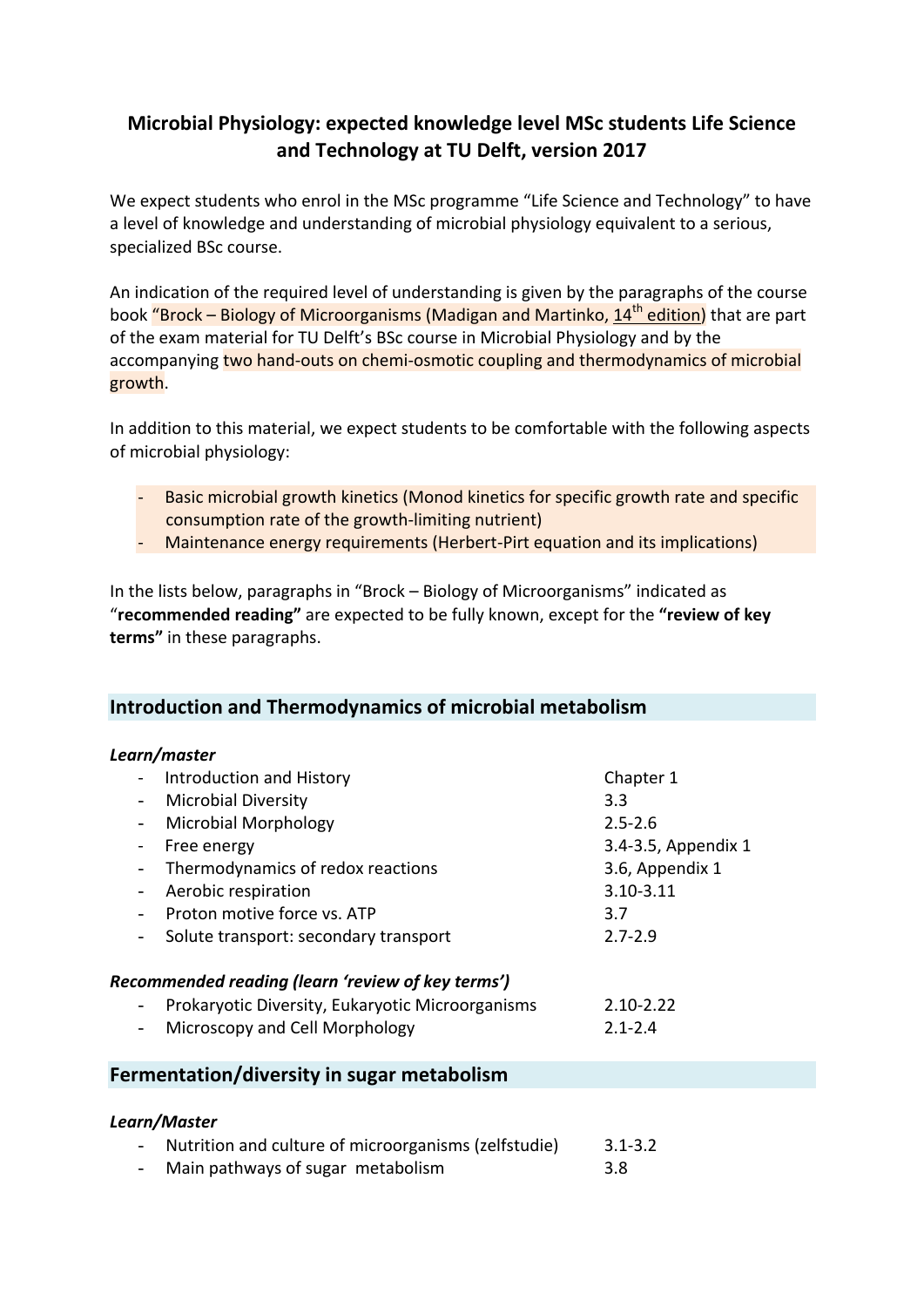| Fermentative pathways starting from pyruvate<br>Interspecies hydrogen transfer (syntrophy)<br>$\overline{\phantom{0}}$<br>Chemiosmosis in fermentation processes<br>$\overline{\phantom{0}}$<br>The alternative: respiratory sugar dissimilation<br>$\overline{\phantom{0}}$<br><b>Exercises on Fermentation Processes</b><br>$\overline{\phantom{0}}$<br>Toxic forms of oxygen                                                      | 15.3, 13.11-13.13<br>13.15<br>13.14<br>3.12<br>lecture slides<br>5.16                                   |  |  |  |
|--------------------------------------------------------------------------------------------------------------------------------------------------------------------------------------------------------------------------------------------------------------------------------------------------------------------------------------------------------------------------------------------------------------------------------------|---------------------------------------------------------------------------------------------------------|--|--|--|
| Recommended reading (learn 'review of key terms')<br>Biosynthesis<br>Prokaryotic Diversity: the Bacteria                                                                                                                                                                                                                                                                                                                             | 3.14-3.16<br>Chapter 14 and 15                                                                          |  |  |  |
| <b>Nutrient-limited growth</b>                                                                                                                                                                                                                                                                                                                                                                                                       |                                                                                                         |  |  |  |
| Learn/Master                                                                                                                                                                                                                                                                                                                                                                                                                         |                                                                                                         |  |  |  |
| Growth of bacterial populations (zelfstudie)<br>Measuring microbial growth (zelfstudie)<br>Nutrient-limited growth: the chemostat<br>$\overline{\phantom{a}}$                                                                                                                                                                                                                                                                        | $5.5 - 5.6$<br>$5.8 - 5.10$<br>niet 5.7 (bevat fouten)                                                  |  |  |  |
| Recommended reading (learn 'review of key terms')<br><b>Environmental factors</b>                                                                                                                                                                                                                                                                                                                                                    | 5.11-5.16                                                                                               |  |  |  |
| <b>Respiration</b>                                                                                                                                                                                                                                                                                                                                                                                                                   |                                                                                                         |  |  |  |
| Learn/Master<br>Respiration: thermodynamic constraints<br>Inorganic electron donors: lithotrophic growth<br>-<br>Autotrophic growth: the Calvin cycle<br>$\overline{\phantom{0}}$<br>Autotrophic CO <sub>2</sub> fixation: other options (zelfstudie)<br>$\blacksquare$<br>Reverse electron transport<br>$\qquad \qquad -$<br>Anaerobic respiration<br>$\overline{\phantom{a}}$<br>Recommended reading (learn 'review of key terms') | 3.10-3.12, Appendix 1<br>3.13, 13.6-13.10<br>13.5<br>13.5<br>13.3 + lecture slides<br>3.13, 13.16-13.21 |  |  |  |
| Molecular oxygen as a reactant<br>Cell inclusions<br>Prokaryotic Diversity: the Archaea                                                                                                                                                                                                                                                                                                                                              | 13.22<br>2.14<br>Chapter 16                                                                             |  |  |  |
| <b>Nutrient-limited growth (continued)</b>                                                                                                                                                                                                                                                                                                                                                                                           |                                                                                                         |  |  |  |
| Learn/Master<br>Growth in the natural environment<br>Soil and freshwater microbial habitats<br>Marine microbiology                                                                                                                                                                                                                                                                                                                   | 19.1-19.5<br>19.6-19.8<br>19.11-19.13, 22.12                                                            |  |  |  |
| <b>Microbial cycles of the elements</b>                                                                                                                                                                                                                                                                                                                                                                                              |                                                                                                         |  |  |  |
| Learn/Master                                                                                                                                                                                                                                                                                                                                                                                                                         |                                                                                                         |  |  |  |

- The Carbon cycle 2008 2010 2020 13.23-13.24,20.1-20.2